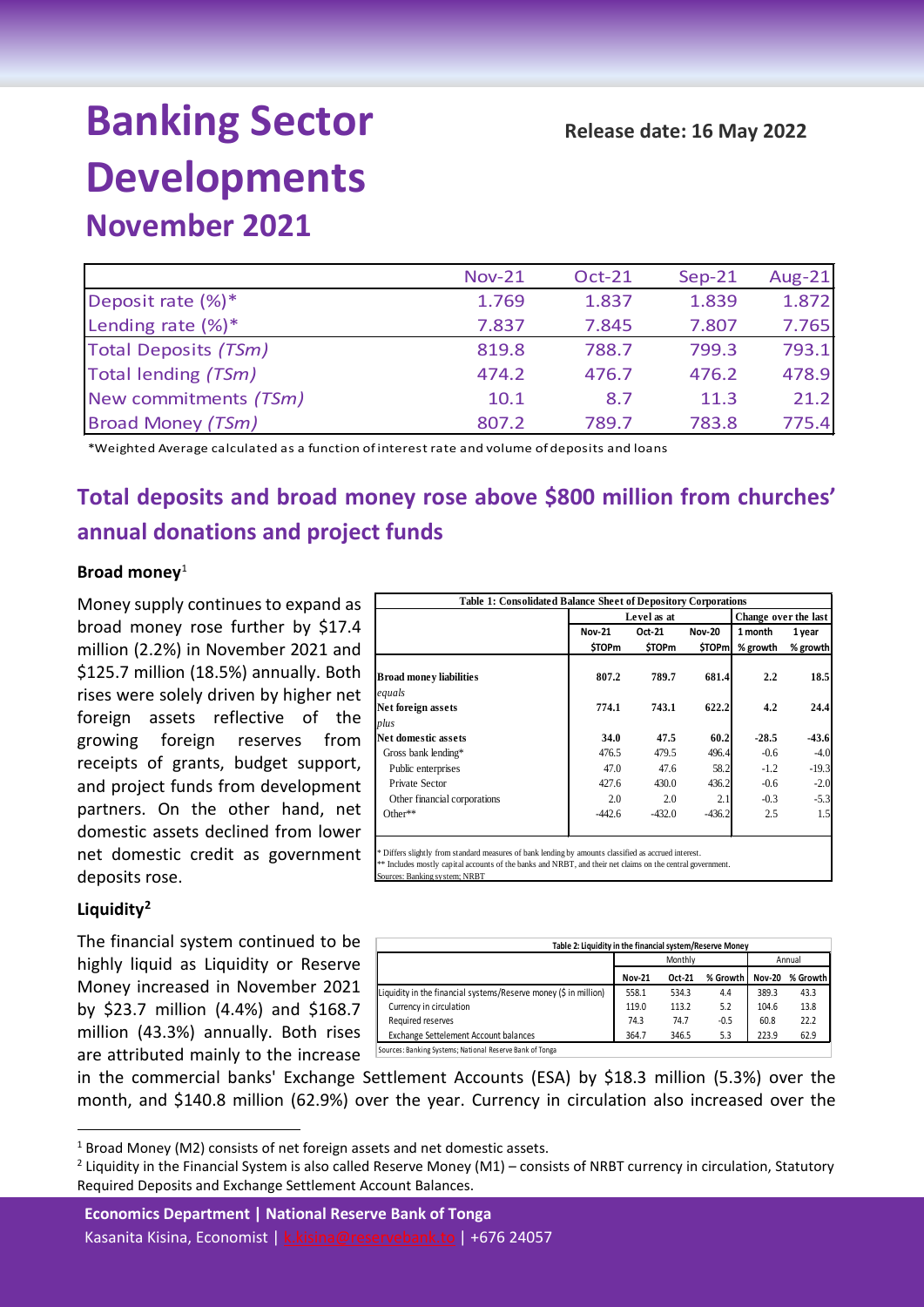month and year by \$5.8 million (5.2%) and \$14.4 million (13.8%), respectively. On the other hand, the statutory reserve deposits slightly declined over the month by \$0.4 million (0.5%) but rose annually by \$13.5 million (22.2%).

#### **Lending**

Bank credit returned to negative growth in November 2021 after a slight increase last month. Over the month and year to November 2021, the banks' total lending declined by \$2.5 million (0.5%) and \$22.3 million (4.5%), respectively, to \$474.2 million. Business loans declined over the month and more than offset the rise in household loans. Over the year, lending to both businesses and households fell.

#### *Business lending*

Lending to businesses decreased over the month and year to November 2021, by \$2.7 million (1.2%) and \$21.4 million (9.0%), respectively. The monthly decline was underpinned by loan repayments made by businesses within the professional & other services, construction, and manufacturing

sectors, which outweighed the lending opportunities offered to the distribution, professional and other business services, and transport sectors during the month. Over the year, the loan repayments made by public enterprises and businesses such as construction, professional & other services, and agricultural sectors led to the annual decline. This was also supported by fewer loans offered to the distribution, transport, and



forestry sectors. Covid restrictions continue to disrupt project implementations, while uncertainties from the COVID-19 developments dampen investment appetite.

#### *Household lending*

Lending to households, however, rose further in November 2021 by \$0.2 million (0.1%), but still declined annually by \$1.2 million (0.5%). Both housing and other personal loans increased over the month and outweighed the lower vehicle loans. Annually, household loans declined, as all personal, housing, and vehicle loans declined. This also implies household indebtedness limiting their capacity to borrow further.



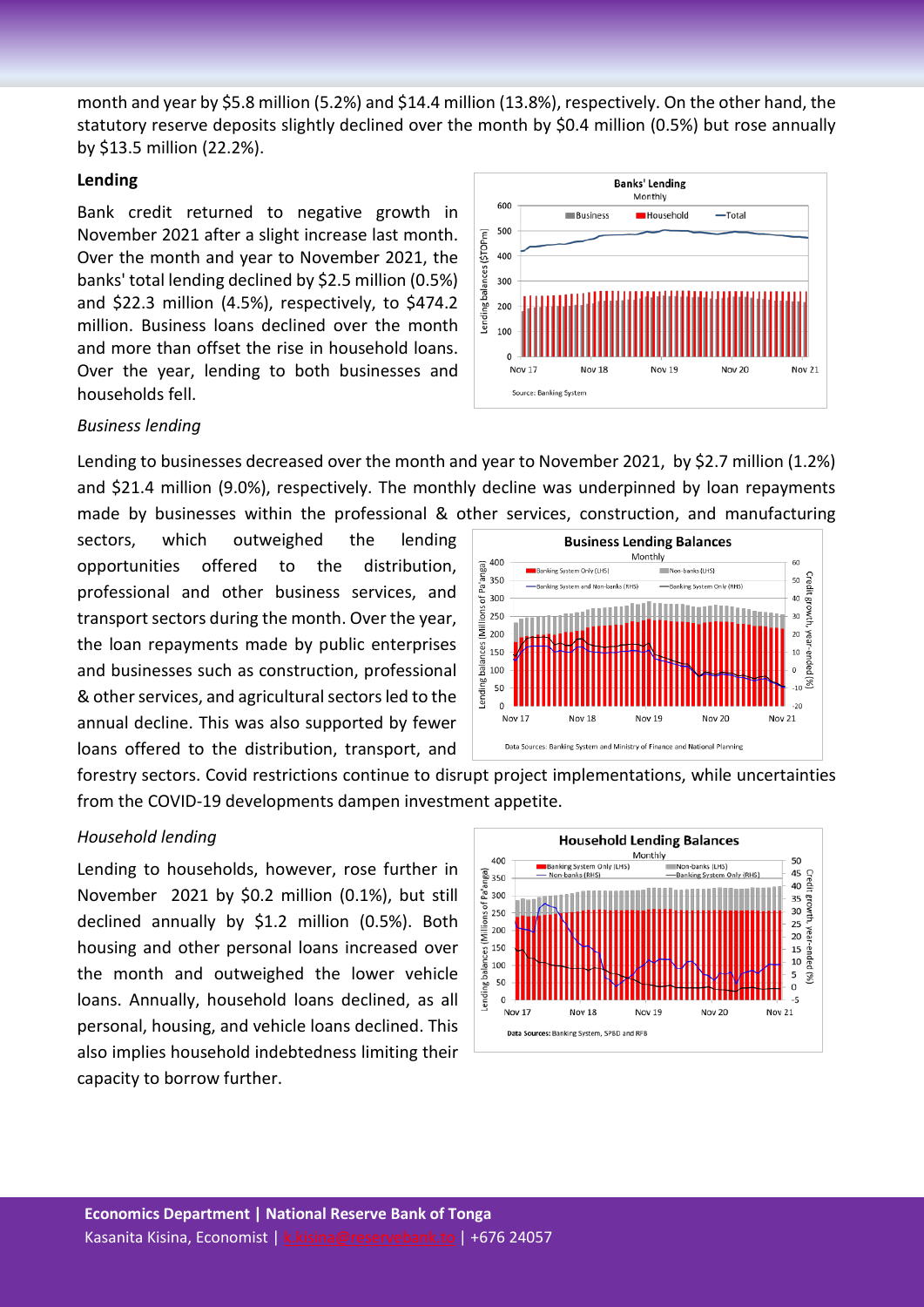# *Non-bank financial institutions*[3](#page-2-0)

The total loans extended by the non-bank financial institutions (NBFIs) continued to increase by \$1.0 million (1.6%) over the month, and \$5.6 million (9.0%) over the year to November 2021. These loans are mostly offered to individuals, mainly women and MSMEs (Micro, small-medium-sized enterprises) in the informal sector. NBFIs facilitate access to finance by those that are not served by the banking sector, thus supporting financial inclusion. However, borrowing costs are often very high, and

extending the credit registry coverage to include NBFIs would be crucial for monitoring household indebtedness.

#### *Non-performing loans*

Covid-19 relief packages offered by banks to their affected customers assist in maintaining non-performing loans at relatively low levels. In November 2021, the nonperforming loans accounted for 3.6% of total loans, lower than the 3.9% and the 3.8% recorded last month

| Table 3: Lending Balances (including new commitments) |               |              |               |                       |         |           |  |
|-------------------------------------------------------|---------------|--------------|---------------|-----------------------|---------|-----------|--|
|                                                       |               | Level as at: |               | Change over the last: |         | Shares of |  |
|                                                       | <b>Nov 21</b> | Oct 21       | <b>Nov 20</b> | 1 month<br>1 year     |         | totals    |  |
|                                                       | <b>TOPm</b>   | <b>TOPm</b>  | <b>TOPm</b>   | %                     | %       | %         |  |
|                                                       |               |              |               |                       |         |           |  |
| Lending, banks                                        | 474.2         | 476.7        | 496.5         | $-0.5$                | $-4.5$  | 100.0     |  |
| Household                                             | 258.1         | 257.8        | 259.3         | 0.1                   | $-0.5$  | 54.4      |  |
| Business*                                             | 215.9         | 218.6        | 237.3         | $-1.2$                | $-9.0$  | 45.5      |  |
| Other                                                 | 0.2           | 0.3          | 0.0           | $-12.7$               | 0.0     | 0.0       |  |
| Lending, banks and other                              | 580.7         | 582.7        | 602.6         | $-0.3$                | $-3.6$  | 100.0     |  |
| Household**                                           | 325.4         | 324.1        | 321.0         | 0.4                   | 1.4     | 56.0      |  |
| <b>Business</b>                                       | 255.1         | 258.4        | 281.6         | $-1.3$                | $-9.4$  | 43.9      |  |
| Other                                                 | 0.2           | 0.3          | 0.0           | $-12.7$               | 0.0     | 0.0       |  |
| New commitments, banks                                | 10.1          | 8.7          | 10.2          | 16.2                  | $-0.4$  | N/A       |  |
| Undrawn commitments, banks                            | 10.5          | 10.5         | 9.8           | $-0.2$                | 7.5     | N/A       |  |
| Implied repayments, banks                             | 0.0           | $-0.9$       | 13.7          | $-102.0$              | $-99.9$ | N/A       |  |

\* Method for calculating these series was updated in August 2014, resulting in revisions to the full history of data \* \*Method for calculating these series was updated in January 2020, resulting in revisions to the full history of data Sources: SPBD; RFB; MOFNP; Banking system

and the same time last year. The improvements over the month were due to lower non-performing business loans from the agricultural, professional & other businesses and transport sectors. Similarly, non-performing household housing and vehicle loans declined over the year, along with nonperforming business loans from the professional & other business services, fisheries and transport sectors.

Private individual loans maintained the highest share of non-performing loans at 59.4%, mostly comprising of housing and other personal loans. The remaining 40.6% are business loans in the construction (16.8%), agriculture (14.4%), distribution (3.3%), forestry (2.8%), fisheries (1.8%), and other (1.5%) sectors.

#### **Deposits**

Over the month and year to November 2021, the banks' total deposits climbed by \$31.1 million (3.9%) and \$133.1 million (19.4%), respectively, to \$819.8 million. The monthly rise was solely driven by higher demand

| <b>Table 4: Deposit Balances</b> |               |        |        |         |               |        |        |  |
|----------------------------------|---------------|--------|--------|---------|---------------|--------|--------|--|
| Monthly                          |               |        |        |         | Annual        |        |        |  |
|                                  |               |        |        | %       |               |        | %      |  |
|                                  | <b>Nov-21</b> | Oct-21 | Change | Growth  | <b>Nov-20</b> | Change | Growth |  |
| Total Deposits (\$ in million)   | 819.8         | 788.7  | 31.1   | 3.9     | 686.7         | 133.1  | 19.4   |  |
| <b>Demand Deposits</b>           | 366.7         | 335.0  | 31.7   | 9.5     | 298.4         | 68.3   | 22.9   |  |
| Saving Deposits                  | 176.8         | 177.4  | $-0.6$ | $-0.3$  | 125.4         | 51.4   | 41.0   |  |
| Time Deposits                    | 276.2         | 276.3  | 0.0    | $-0.01$ | 262.8         | 13.4   | 5.1    |  |
| Sources: Banking Systems; NRBT   |               |        |        |         |               |        |        |  |

deposits by churches, reflecting the churches' annual donations. This was also supported by increased deposits from Government, mainly receipts of projects and operational funds. Private enterprises'

<span id="page-2-0"></span><sup>3</sup> NBFIs include the retirement funds and microfinance institutions

**Economics Department | National Reserve Bank of Tonga** Kasanita Kisina, Economist | [k.kisina@reservebank.to](mailto:k.kisina@reservebank.to) | +676 24057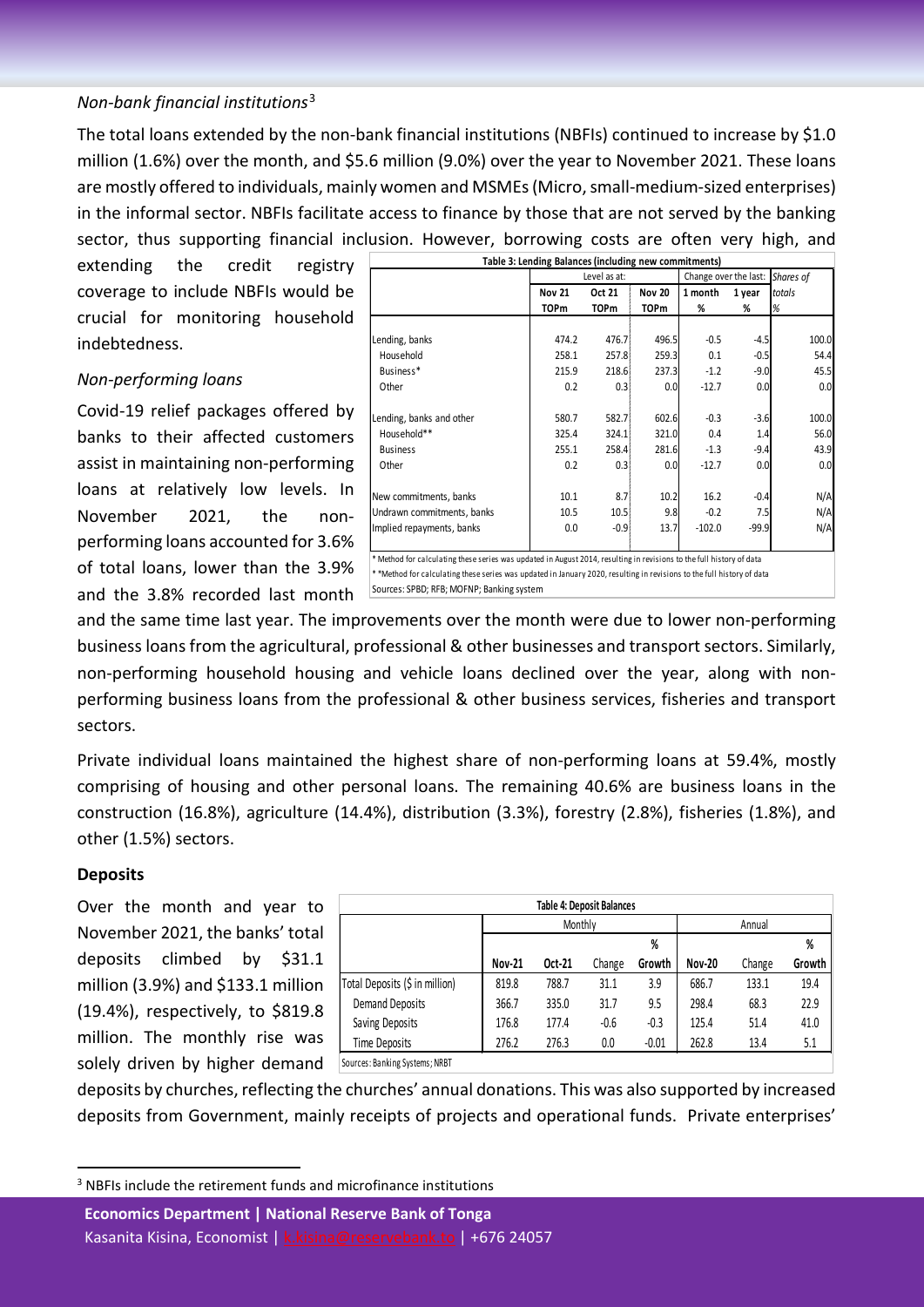demand deposits also rose from remittances received during the month. This offset the decline in saving deposits of the Government and churches, mainly for payments of project clients and withdrawal of church donations. Time deposits also fell due to private businesses' matured deposits.

Annually, the demand deposits increased again, driving the annual rise, mostly from higher deposits made by Government, private businesses, churches, schools, and retirement funds. Similarly, saving deposits also rose mostly from higher deposits by retirement funds, individuals, and churches. Time deposits also increased from churches, schools, Government, and private businesses.

As a result of the increasing deposits, while lending declined over the month and year to November 2021, the loans to deposit ratio continued to fall to 56.6%. This is compared to 59.1% and 70.4% recorded in October 2021 and November 2020, respectively, thus remaining below the 80% minimum threshold.

#### **Interest rate spread**

In November 2021, the weighted average interest rate spread widened again by 5.9 basis points over the month, and 41.0 basis points annually to 6.07%. The monthly rise attributes mostly to the decline in the weighted average deposit rate, the annual rise was driven by the fall in the weighted average deposit rate coupled with the rise in weighted average lending rates.



All deposit rates declined over the month and year, reflecting the increase in the volume of deposits. The lower lending rates over the month were mainly for loans to businesses within the professional

& other business services, fisheries, and agricultural sectors, household vehicle, and other personal loan rates. On the other hand, the higher weighted average lending rate over the year was offered mainly to nonprofit organisations and businesses within the utilities, construction, and distribution sectors. Similarly, the weighted average lending rate for households housing and vehicle

| <b>Table 5: Interest Rates</b>                                                                                     |        |        |               |         |          |                |  |  |  |
|--------------------------------------------------------------------------------------------------------------------|--------|--------|---------------|---------|----------|----------------|--|--|--|
| Weighted average of all banks                                                                                      |        |        |               |         |          |                |  |  |  |
| Level as at<br>Change over the last^                                                                               |        |        |               |         |          |                |  |  |  |
|                                                                                                                    |        |        |               |         |          | Share<br>οf    |  |  |  |
|                                                                                                                    | Nov-21 | Oct-21 | <b>Nov-20</b> | 1 month | 1 year   | loans/deposits |  |  |  |
|                                                                                                                    | %      | %      | %             | bps     | bps      | %              |  |  |  |
| <b>Interest Rate Spread</b>                                                                                        | 6.067  | 6.008  | 5.657         | 5.91    | 41.01    |                |  |  |  |
| Deposits all                                                                                                       | 1.77   | 1.84   | 2.01          | $-6.72$ | $-24.48$ | 100            |  |  |  |
| Demand                                                                                                             | 0.31   | 0.32   | 0.33          | $-1.54$ | $-1.96$  | 43             |  |  |  |
| Savings                                                                                                            | 2.43   | 2.43   | 2.61          | $-0.44$ | $-17.87$ | 23             |  |  |  |
| Term                                                                                                               | 3.17   | 3.19   | 3.46          | $-1.29$ | $-28.27$ | 34             |  |  |  |
| Loans all                                                                                                          | 7.84   | 7.84   | 7.67          | $-0.81$ | 16.54    | 100            |  |  |  |
| Housing                                                                                                            | 8.10   | 8.10   | 8.06          | 0.50    | 4.23     | 44             |  |  |  |
| Other personal                                                                                                     | 11.29  | 11.31  | 11.34         | $-1.85$ | $-4.34$  | 11             |  |  |  |
| <b>Business</b>                                                                                                    | 7.35   | 7.38   | 7.08          | $-3.11$ | 27.06    | 30             |  |  |  |
| Other                                                                                                              | 8.12   | 8.00   | 0.00          | 11.59   | 811.59   | 15             |  |  |  |
| *Method for calculating these series was updated in August 2014, resulting in revision to the full history of data |        |        |               |         |          |                |  |  |  |
| ^Due to rounding errors some data may not aggregate precisely                                                      |        |        |               |         |          |                |  |  |  |

Sources: Banking Systems; NRBT

loans also increased. This is also in line with the shrinking loan balances.